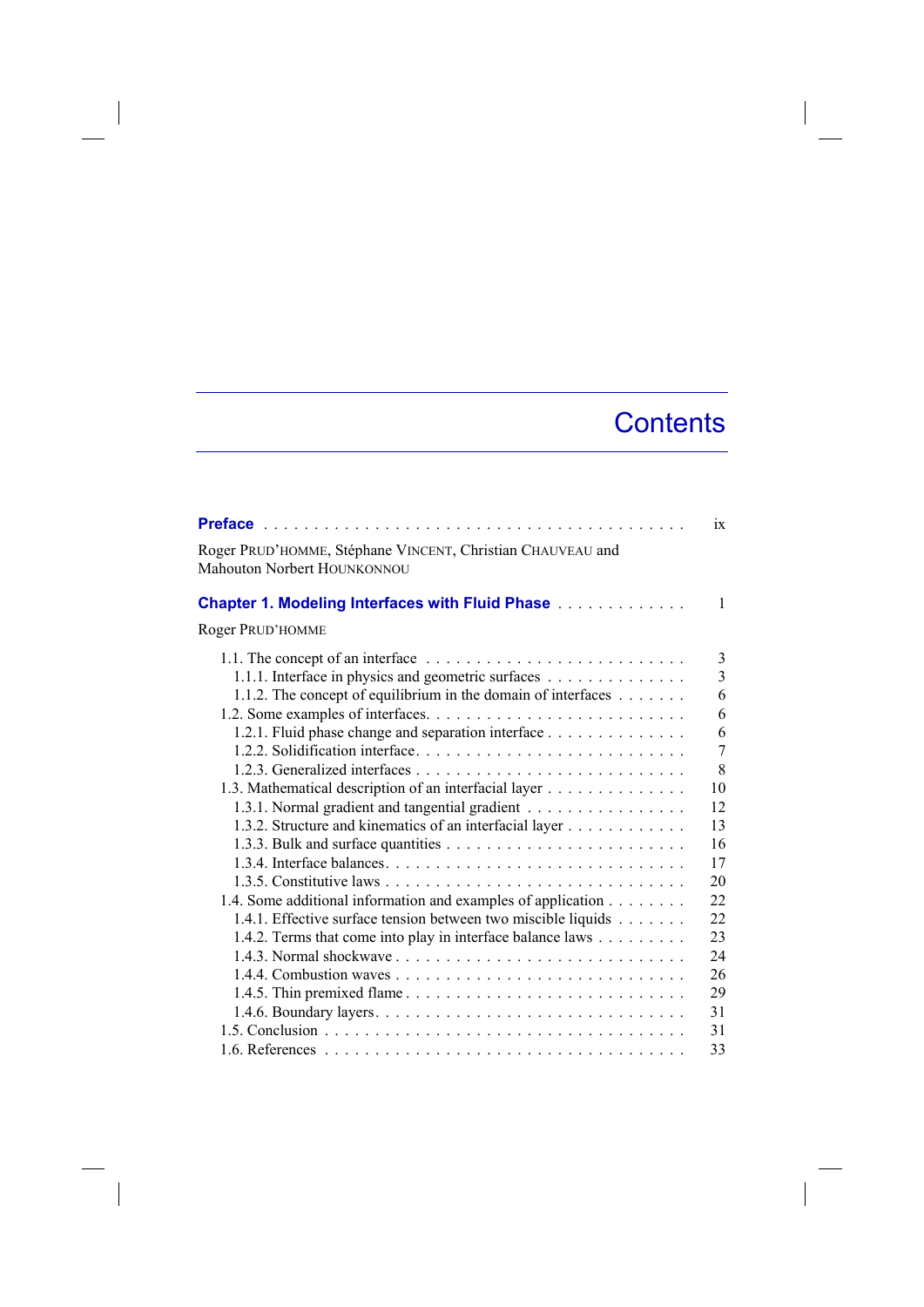## **Chapter 2. Simulations of Turbulent Two-Phase Flows with Phase Change Using a Multifield Approach Combined with LES** . . . . . . . 37

Solène GOUÉNARD, Stéphane VINCENT and Stéphane MIMOUNI

|                                                                                                                        | 40             |
|------------------------------------------------------------------------------------------------------------------------|----------------|
|                                                                                                                        | 42             |
|                                                                                                                        | 43             |
|                                                                                                                        | 44             |
|                                                                                                                        | 46             |
|                                                                                                                        | 47             |
|                                                                                                                        | 48             |
| 2.4.2. Order of magnitude of the subgrid terms                                                                         | 49             |
|                                                                                                                        | 52             |
|                                                                                                                        | 56             |
|                                                                                                                        | 58             |
| 2.5. Comparison of turbulence models with true LES                                                                     | 61             |
| 2.5.1. Presentation of the METERO experiment                                                                           | 62             |
|                                                                                                                        | 63             |
|                                                                                                                        | 63             |
|                                                                                                                        | 64             |
|                                                                                                                        | 66             |
| 2.6. New phase change model for large interfaces.                                                                      | 68             |
| 2.6.1. Implementation of the new heat flux model                                                                       | 68             |
| 2.6.2. Validation of the new heat transfer model                                                                       | 70             |
|                                                                                                                        | 71             |
|                                                                                                                        | 74             |
|                                                                                                                        | 77             |
|                                                                                                                        | 78             |
| <b>Chapter 3. An Original Approach to Extract Momentum</b><br>and Heat Transfers from Particle-Resolved Simulations of | 83             |
| Mohamed-Amine CHADIL, Stéphane VINCENT and Jean-Luc ESTIVALÈZES                                                        |                |
|                                                                                                                        | 83<br>86<br>86 |
|                                                                                                                        |                |

3.2.2. Drag force and heat flux computation using Aslam extension . . . 88 3.3. Isolated stationary sphere passed by a uniform flow . . . . . . . . . . . . . . 99 3.3.1. Drag force computation . . . . . . . . . . . . . . . . . . . . . . . . . . 100 3.3.2. Heat transfer computation . . . . . . . . . . . . . . . . . . . . . . . . . 105

by a uniform flow . . . . . . . . . . . . . . . . . . . . . . . . . . . . . . . . . . . 107

3.4. Face-centered cubic arrangement of stationary sphere passed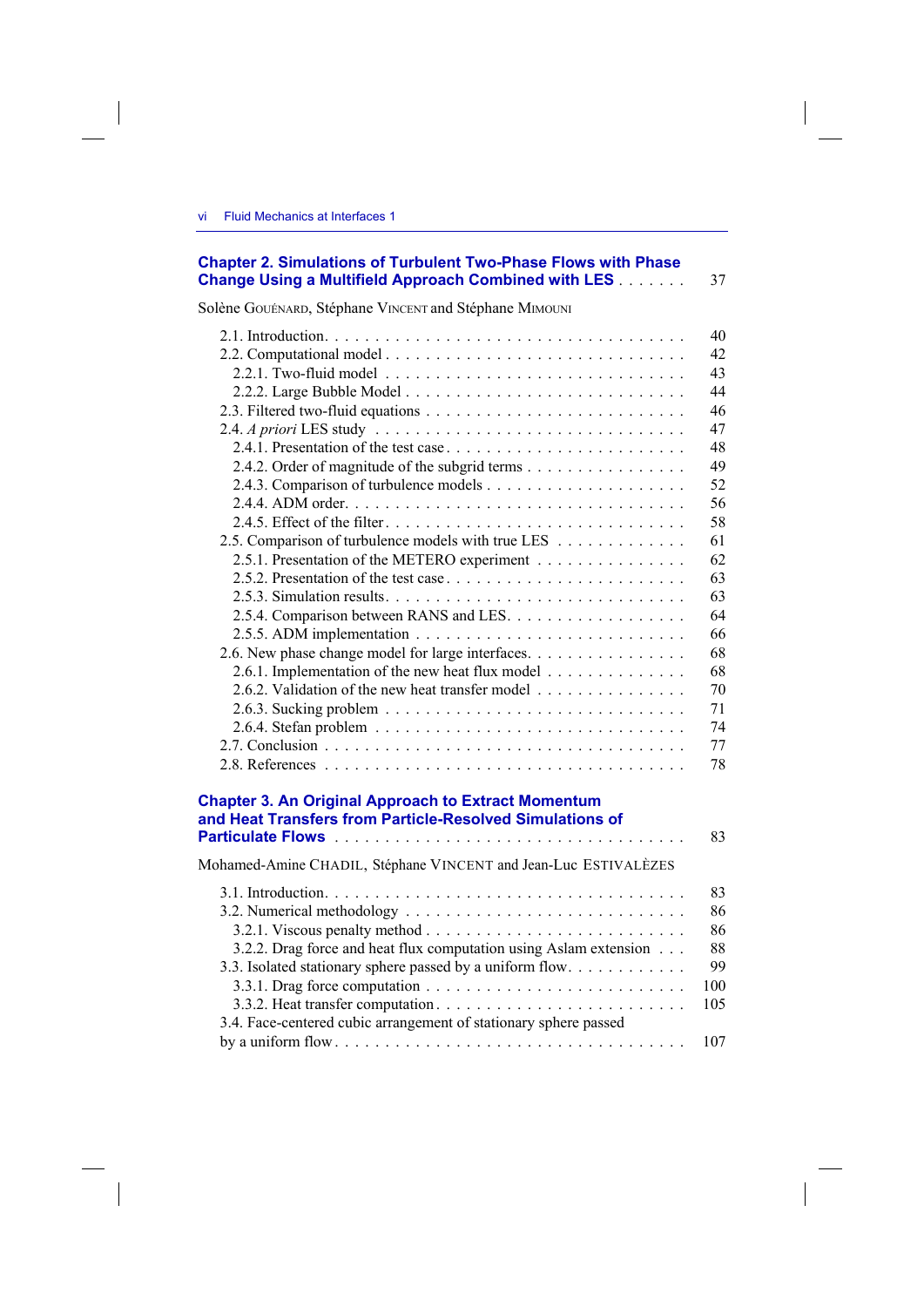$\overline{\phantom{a}}$ 

| 3.4.1. Monodispersed face-centered cubic periodic arrangement                                                                                                                    |            |
|----------------------------------------------------------------------------------------------------------------------------------------------------------------------------------|------------|
| of spheres $\ldots \ldots \ldots \ldots \ldots \ldots \ldots \ldots \ldots \ldots \ldots \ldots \ldots$<br>3.4.2. Bidisperse face-centered cubic periodic arrangement of spheres | 108<br>111 |
|                                                                                                                                                                                  | 113        |
|                                                                                                                                                                                  | 114        |
|                                                                                                                                                                                  | 114        |
|                                                                                                                                                                                  | 121        |
| Roger PRUD'HOMME                                                                                                                                                                 |            |
| 4.1. Thermostatics of fluids in the vicinity of the critical point                                                                                                               | 123        |
|                                                                                                                                                                                  | 123        |
|                                                                                                                                                                                  | 125        |
| 4.1.3. Other laws for gases and dense liquids                                                                                                                                    | 128        |
| 4.2. Thermodynamics of fluids in the vicinity of the critical point                                                                                                              | 129        |
|                                                                                                                                                                                  | 129        |
|                                                                                                                                                                                  | 131        |
| 4.2.3. Valid expressions of varying distance from the critical point                                                                                                             | 131        |
|                                                                                                                                                                                  | 132        |
| 4.3. A specific mode of heat transmission: the piston effect                                                                                                                     | 132        |
|                                                                                                                                                                                  | 136        |
| 4.5. Behavior of a pocket of supercritical fluid immersed into                                                                                                                   | 139        |
|                                                                                                                                                                                  | 142        |
|                                                                                                                                                                                  | 146        |
|                                                                                                                                                                                  | 146        |
|                                                                                                                                                                                  |            |
| <b>Chapter 5. Shear-Induced Anomalies in the Brownian Motion of</b>                                                                                                              | 151        |
| <b>Particles in Strongly Fluctuating Near-Critical Mixtures [1996]</b>                                                                                                           |            |
| <b>Daniel BEYSENS</b>                                                                                                                                                            |            |
|                                                                                                                                                                                  | 151        |
|                                                                                                                                                                                  | 152        |
| 5.2.1. Miscibility critical point in binary mixtures                                                                                                                             | 152        |
|                                                                                                                                                                                  | 154        |
| 5.2.3. Colloid Brownian motion and shear flow.                                                                                                                                   | 156        |
|                                                                                                                                                                                  | 158        |
|                                                                                                                                                                                  | 161        |
| 5.5. Concluding remarks                                                                                                                                                          | 163        |
|                                                                                                                                                                                  | 163        |
| 5.7. Appendix: Light scattering (photon beating spectroscopy).                                                                                                                   | 163<br>165 |
|                                                                                                                                                                                  |            |

 $\overline{\phantom{a}}$ 

 $\begin{array}{c} \hline \end{array}$